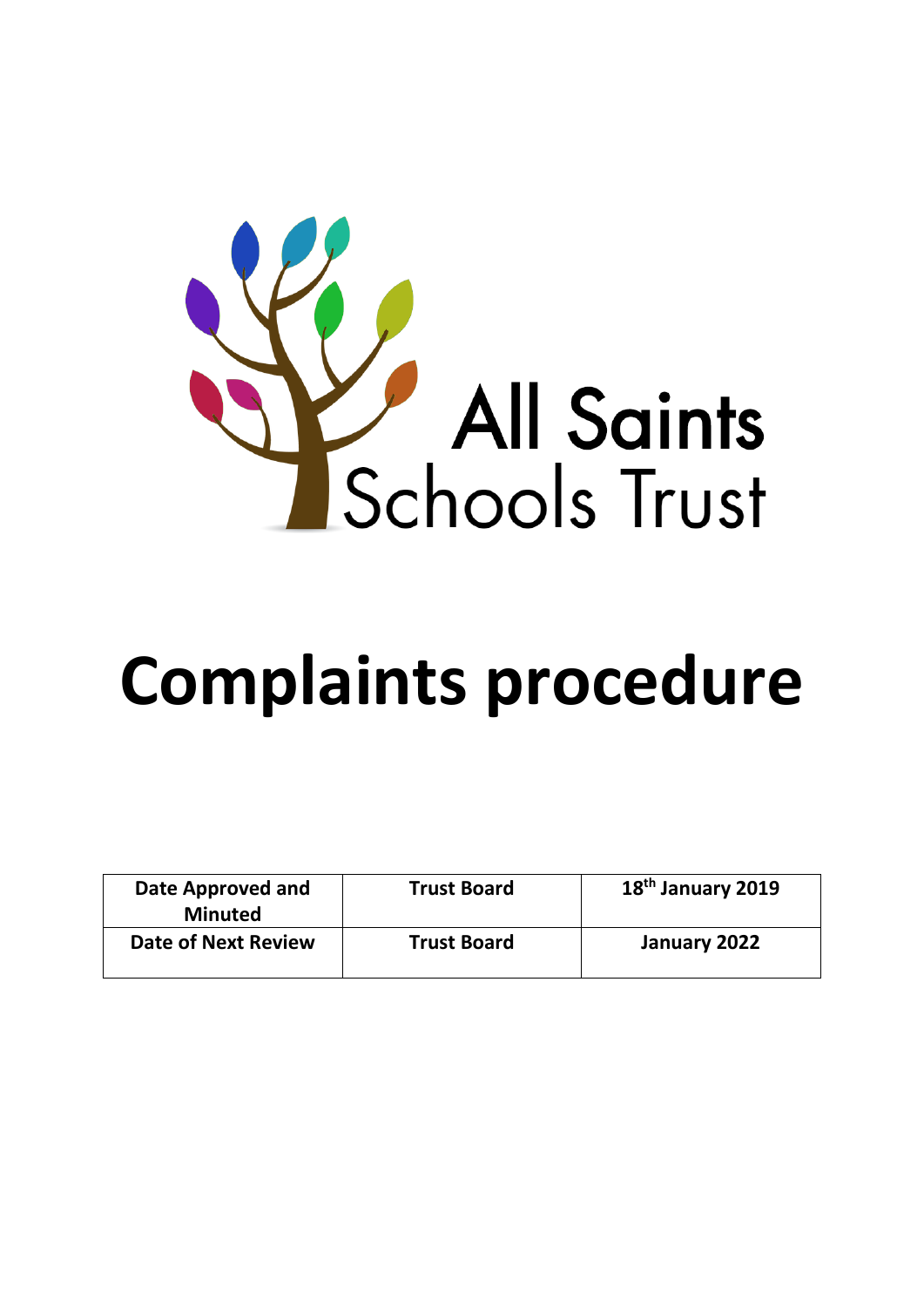# **Complaints procedure**

# **Introduction**

At each School we encourage all parents and pupils to approach any member of staff in the first instance if they have a concern or complaint. If these initial approaches fail to resolve a complaint this policy lays out the procedures that should be followed to allay any concerns about a particular issue.

If you do not understand any part of this policy, please do not hesitate to contact the Headteacher of the school. Your complaint will then be investigated fully, ensuring all relevant facts are taken into consideration. For further information about current government legislation please see Appendix A**.**

# **1. Registering a complaint**

Initially we would ask that a parent or pupil discusses the complaint with the relevant member of staff. If there is a difficulty discussing this issue with that member of staff the complaint can be referred to another member of staff. Similarly, if the member of staff directly involved felt unable to deal with the complaint then another member of staff can be allocated to deal with the complaint in the first instance. If the complaint refers directly to the Headteacher then the parent should contact the Chair of Governors. If Local Governing Body members are involved in a complaint at an early stage they must be made aware of the procedure to be followed for complaints and not act unilaterally outside the formal procedure. Following an oral complaint an informal investigation will take place within 7 days concluding with a written report. If a parent or pupil felt that their initial contact with a member of staff did not deal with the concern to their satisfaction they should complete a Complaints Form (Appendix B) and return it to the Headteacher (or Chair of Governors if the complaint refers to the Headteacher) – contact details are available in confidence from the school office. If the complaint concerns the Local Governing Body then the form should be returned to the Academy Trust (contact details can be obtained in confidence from the school office).

# **2. Once a Complaints Form has been lodged:**

• The form must be acknowledged within 3 days and a resolution meeting scheduled within a further 7 days.

 • This meeting will clarify the nature of the complaint and what are the unresolved issues. All the information relating to the complaint will be documented and the meeting will try to determine what action the complainant feels would put things right.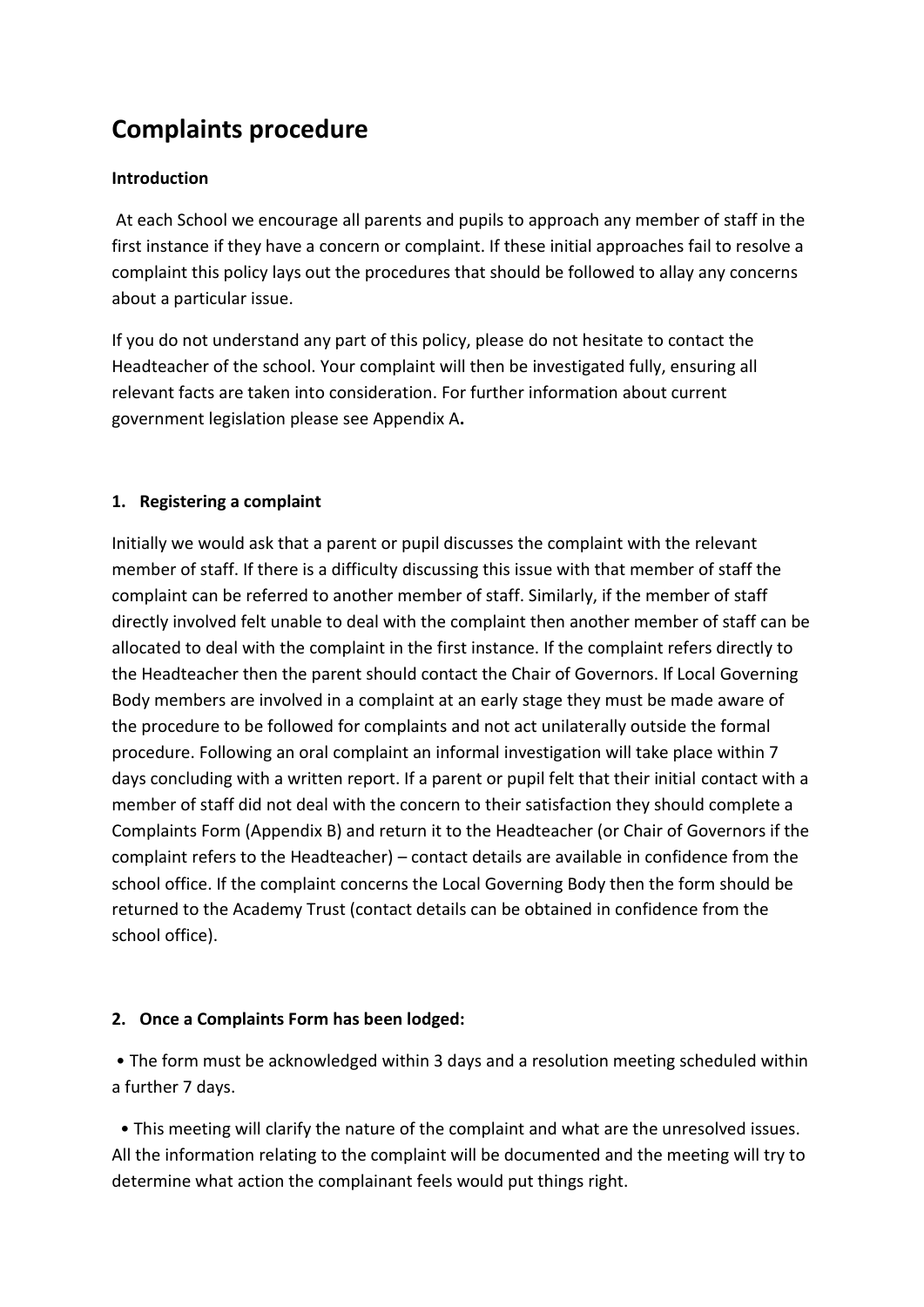• Everyone involved in the complaint will be interviewed to ensure that all the facts of the complaint are understood– each may be accompanied by a friend or companion, if they wish.

• Notes will be kept of the discussions and all parties asked to sign the notes to show that they feel they were an accurate record of the meeting.

• Those involved in the complaint will be encouraged to say what actions they feel would remedy the situation at any time.

 • The meeting's Chair (Headteacher or Chair of Governors) will remain impartial during the interviews.

• The Headteacher will maintain a record of any formal complaints at the academy.

• A written report will be provided to all parties within the 7 day time limit. This will inform all parties of the findings and suggested actions to remedy the situation. Areas of agreement between the parties will be highlighted and any misunderstandings clarified to create a positive atmosphere in which to discuss any outstanding issues.

If any party involved in the complaint remains dissatisfied following this investigation, meeting and report, the Chair of Governors may convene a Complaints Appeal Panel.

# **3. The Complaints Appeal Panel**

• If necessary and within 10 school days of the Resolution Meeting, the complainant must inform the Chair of Governors of their dissatisfaction. This notification will be acknowledged.

• The Chair of Governors will convene a Complaints Panel.

• This will consist of three members who should not have been involved in the early stages of the complaint. One member of the Panel may be a person independent of the management and running of the school. The Panel will elect their own Chair and a Clerk will be appointed to the panel who will set the date, time and venue of the hearing, ensuring that the dates are convenient to all parties and that the venue and proceedings are accessible.

• These arrangements will be sent to the complainant and the Panel hearing must take place within 20 school days from this notification.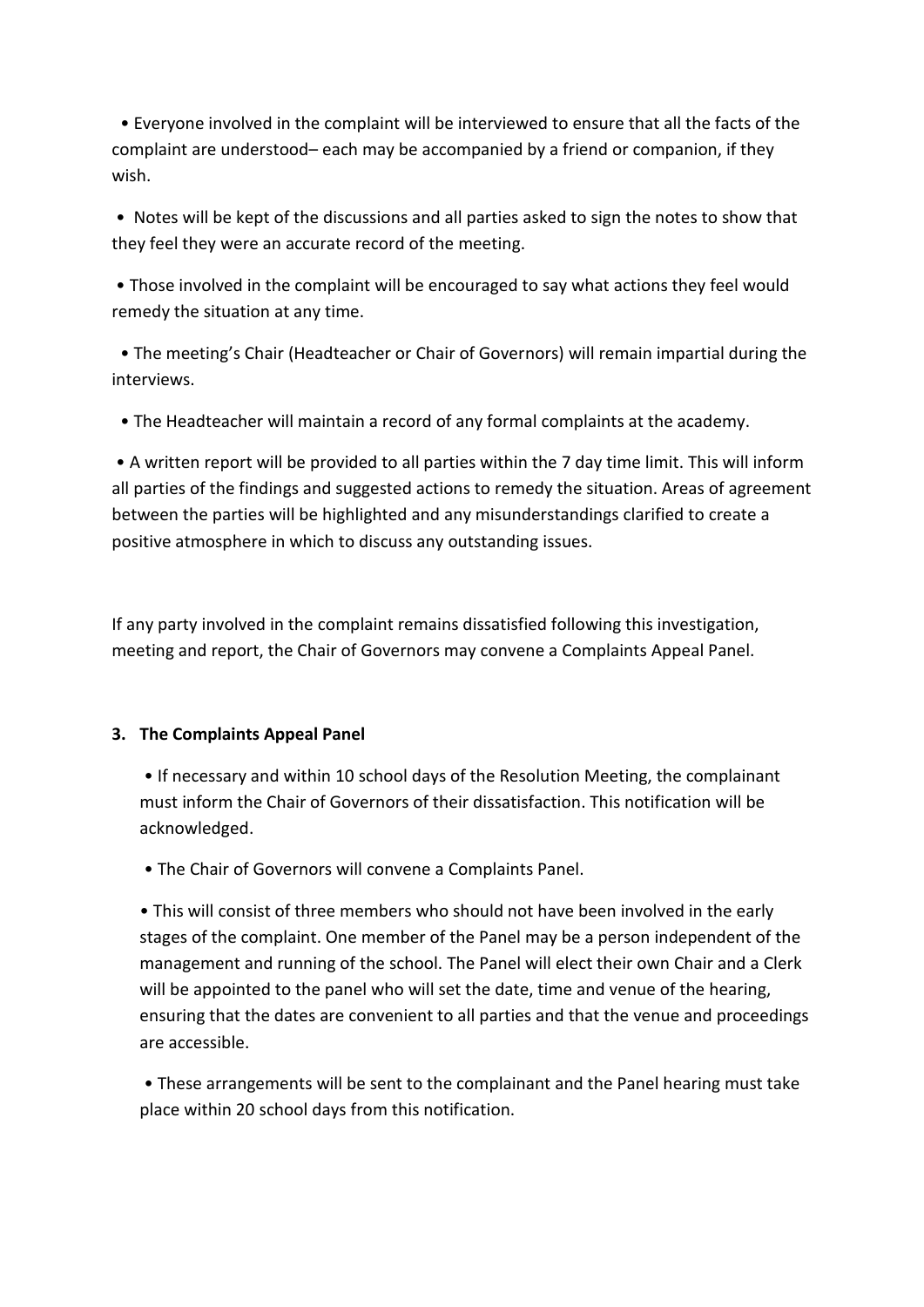• The Clerk will collate any written material and send it to the parties in advance of the hearing, meet and welcome the parties as they arrive at the hearing, record the proceedings and notify all parties of the panel's decision.

• This Complaints Panel is the last school based stage of the complaints process. Individual complaints would not be heard by the whole Local Governing Body at any stage as this would compromise the impartiality of any panel set up for a disciplinary hearing against a member of staff following a serious complaint.

• It is important that the appeal hearing is independent and impartial and that it is seen to be so. No member may sit on the panel if they have had a prior involvement in the complaint or in the circumstances surrounding it. In deciding the make-up of the panel, members need to try and ensure that it is a cross-section of the categories of members and sensitive to the issues of race, gender and religious affiliation.

• The aim of the hearing, which needs to be held in private, will always be to resolve the complaint and achieve reconciliation between the school and the complainant. The panel chair will ensure that the proceedings are as welcoming as possible. Extra care needs to be taken when the complainant is a child. Careful consideration of the atmosphere and proceedings will ensure that the child does not feel intimidated. The panel needs to be aware of the views of the child and give them equal consideration to those of adults. Where the child's parent is the complainant, it would be helpful to give the parent the opportunity to say which parts of the hearing, if any, the child needs to attend.

• The chair of the panel needs to ensure that the complainant is notified in writing of the panel's decision, with the panel's response; this is usually within a set deadline agreed at the hearing. The letter needs to explain if there are any further rights of appeal and, if so, to whom they need to be addressed. If the complainant does not feel that their complaint has been dealt with to their satisfaction by the school they may contact the Clerk to the Board of Directors at the Academy Trust. Contact details may be obtained from the school office at any time.

# **4. The Trustees' Hearing**

• If necessary and within 10 days of the Appeal Hearing, the complainant must inform the Clerk to the Trustees of their dissatisfaction. This notification will be acknowledged.

• The Clerk to the MAT Trustees will convene a Hearings Panel.

• This will consist of three Trustees who should not have been involved in and stages of the complaint. The Panel will elect their own Chair and a Clerk will be appointed to the panel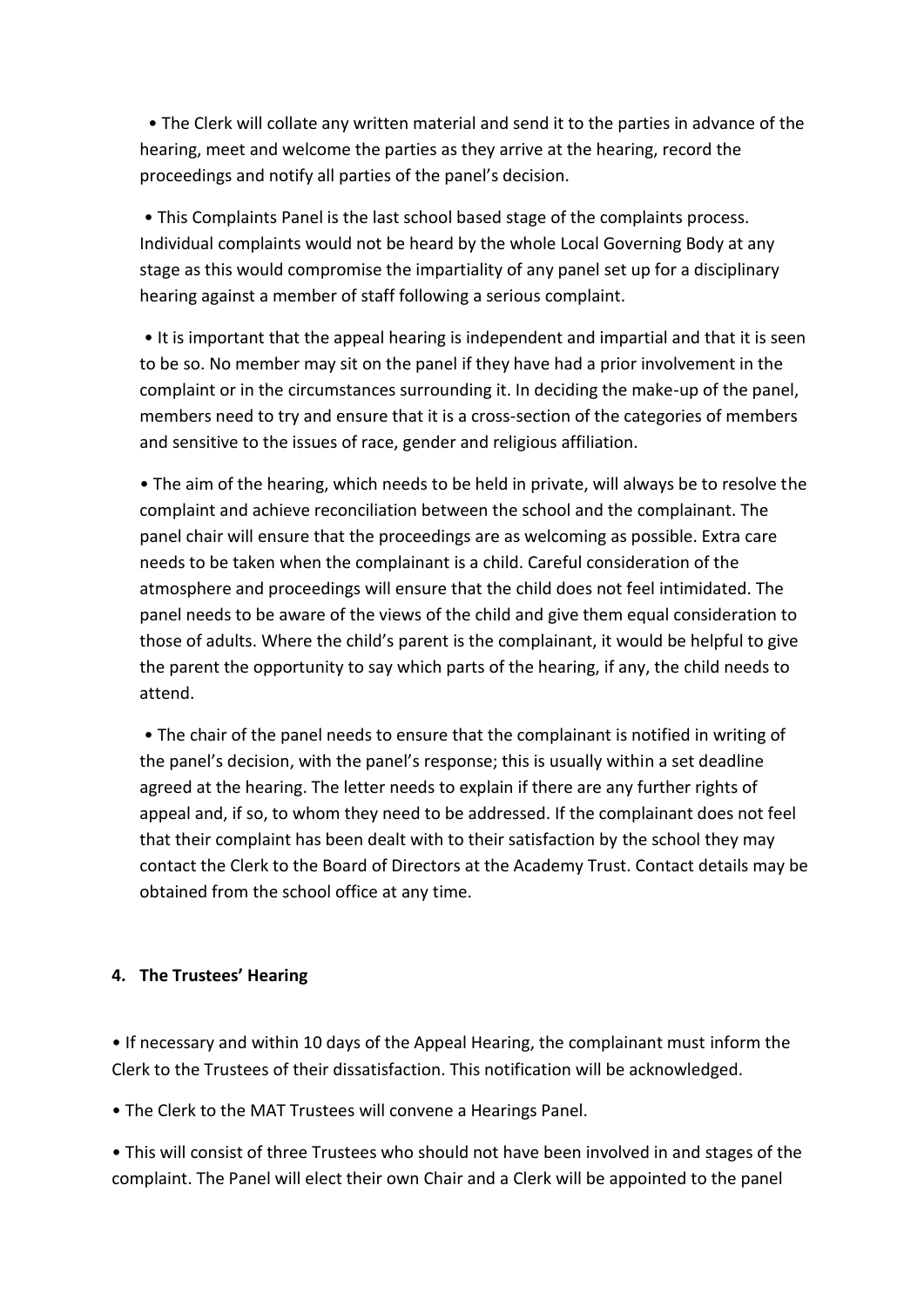who will set the date, time and venue of the hearing, ensuring that the dates are convenient to all parties and that the venue and proceedings are accessible.

• These arrangements will be sent to the complainant and the Trustees' Hearing must take place within 20 school days from this notification.

• The Clerk will collate any written material and send it to the parties in advance of the hearing, meet and welcome the parties as they arrive at the hearing, record the proceedings and notify all parties of the panel's decision.

• This Trustees' Hearing is the last stage of the complaints process.

 • It is important that the Trustees' Hearing is independent and impartial and that it is seen to be so. No member may sit on the panel if they have had a prior involvement in the complaint or in the circumstances surrounding it. In deciding the make-up of the panel, members need to try and ensure that it is a cross-section of the categories of members and sensitive to the issues of race, gender and religious affiliation.

• The aim of the hearing, which needs to be held in private, will always be to resolve the complaint and achieve reconciliation between the school and the complainant. The panel chair will ensure that the proceedings are as welcoming as possible. Extra care needs to be taken when the complainant is a child. Careful consideration of the atmosphere and proceedings will ensure that the child does not feel intimidated. The panel needs to be aware of the views of the child and give them equal consideration to those of adults. Where the child's parent is the complainant, it would be helpful to give the parent the opportunity to say which parts of the hearing, if any, the child needs to attend.

• The chair of the panel needs to ensure that the complainant is notified in writing of the Trustees' decision, this is usually within a set deadline agreed at the hearing. The letter needs to explain if there are any further rights of appeal and, if so, to whom they need to be addressed. In the event that the complainant does not feel that their complaint has been dealt with to their satisfaction by the Trustees they may contact the Education Funding Agency. Contact details may be obtained from the Trust office at any time.

# **5. Time limits**

Complaints need to be considered, and resolved, as quickly and efficiently as possible and within realistic time limits as indicated on the attached flowchart (Appendix C)

#### **6. Review of complaints**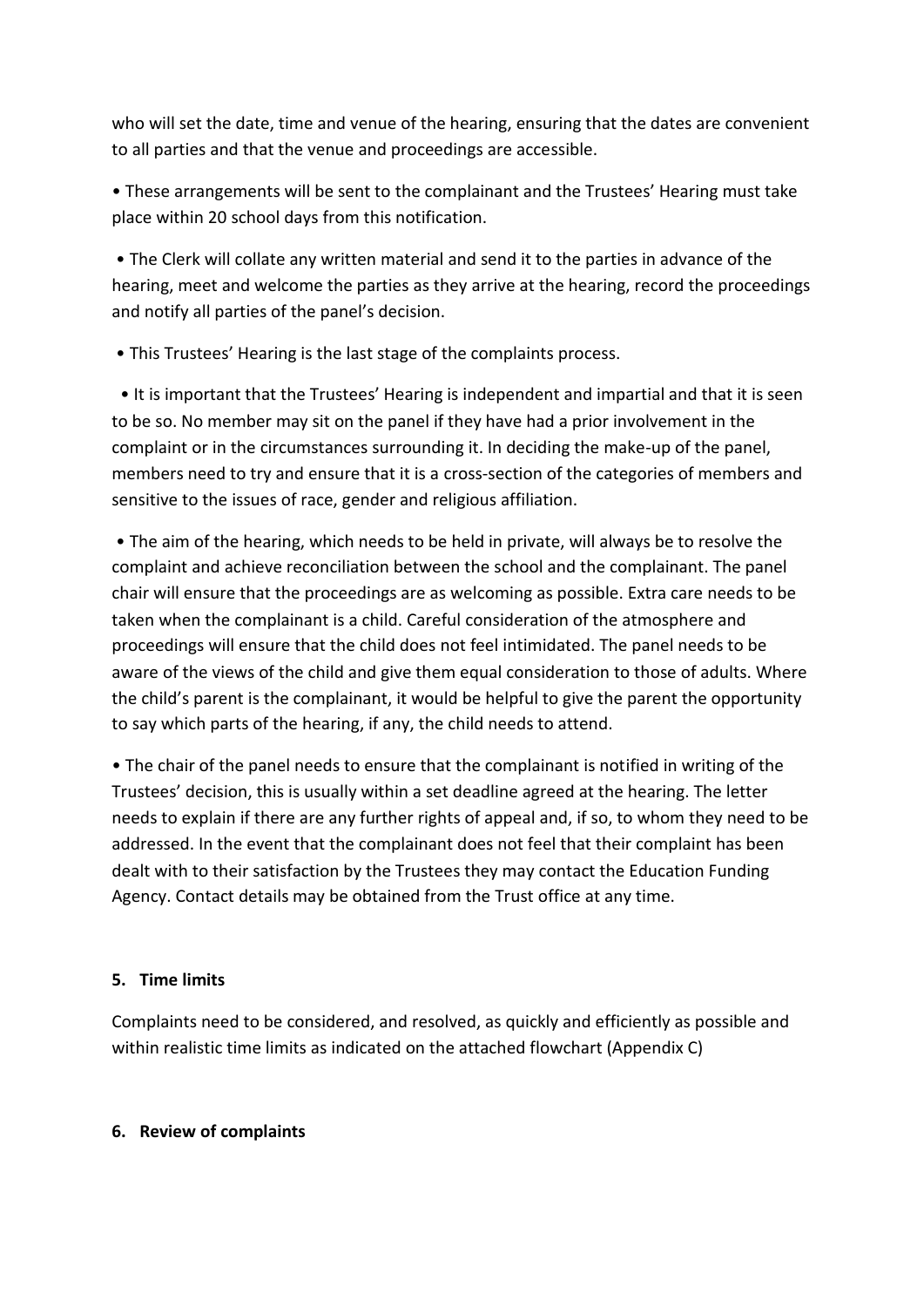The LGB will monitor the level and nature of complaints and review the outcomes on a regular basis to ensure the effectiveness of the procedure and make changes where necessary. The Headteacher will report any official complaints in the Headteacher's Report to the LGB. As well as addressing an individual's complaints, the process of listening to and resolving complaints will contribute to school improvement. When individual complaints are heard the LGB may identify underlying issues that need to be addressed. The monitoring and review of complaints by the school and the governing body will be a useful tool in evaluating the school's performance.

# **7. Publicising the procedure**

There is a legal requirement for this Complaints Procedures to be publicised. Each School will include this information on the school's website. A copy will also be included in the Policy File held in the school office.

# **8. Review**

There will be an annual review of this policy by the academy trustees.

# **9. The role of the Education Funding Agency (EFA)**

If a complaint comes to the EFA they will check whether the complaint has been dealt with properly by the school. They will consider complaints about schools that fall into any of the following three areas:

1. where there is undue delay or the school did not comply with its own complaints procedure when considering a complaint.

2. where the school is in breach of its funding agreement with the Secretary of State.

3. where a school has failed to comply with any other legal obligation.

They will not overturn a school's decision about a complaint. However, if they find a school did not deal with a complaint properly they will request the complaint is looked at again and procedures meet the requirements set out in the Regulations.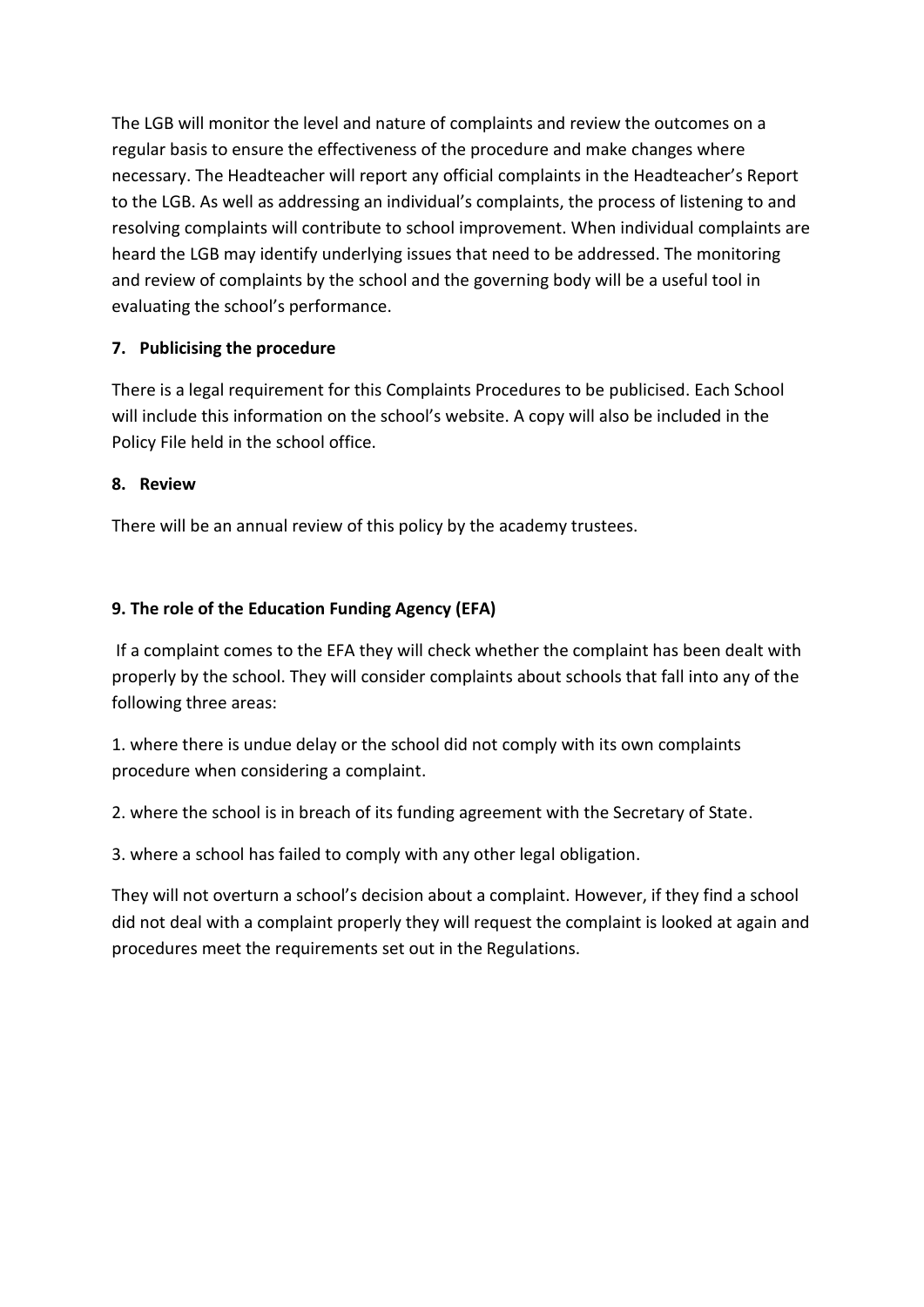# **APPENDIX A**

All academies must have a complaints procedure. This must meet the standards set out in the Education (Independent School Standards (England) Regulations 2014 Schedule 1, Part 7.

The Regulations set out how complaints procedures should be drawn up and used effectively to handle complaints from parents of pupils.

The Education Funding Agency (EFA) has produced this guidance to help academies avoid the common pitfalls in meeting the standards and to share good practice.

# **Requirements for complaints procedures**

Academies' complaints procedures must be in writing, be made available to parents and set out clear timescales for the management of the complaint.

The complaints procedure must consist of at least three stages:

- 1. informal (usually a meeting with the complainant)
- 2. formal (the complaint is put in writing)
- 3. a panel hearing

If the complaint progresses to the final panel hearing stage, the academy must:

1. allow the parent(s) to attend and be accompanied if they wish

2. ensure at least one member of the panel is independent of the management and running of the academy

The panel cannot be made up solely of LGB members because they are not independent of the management and running of the academy. It is a matter for the academy to identify suitably independent individuals who can fulfil the role and responsibility of being the independent member.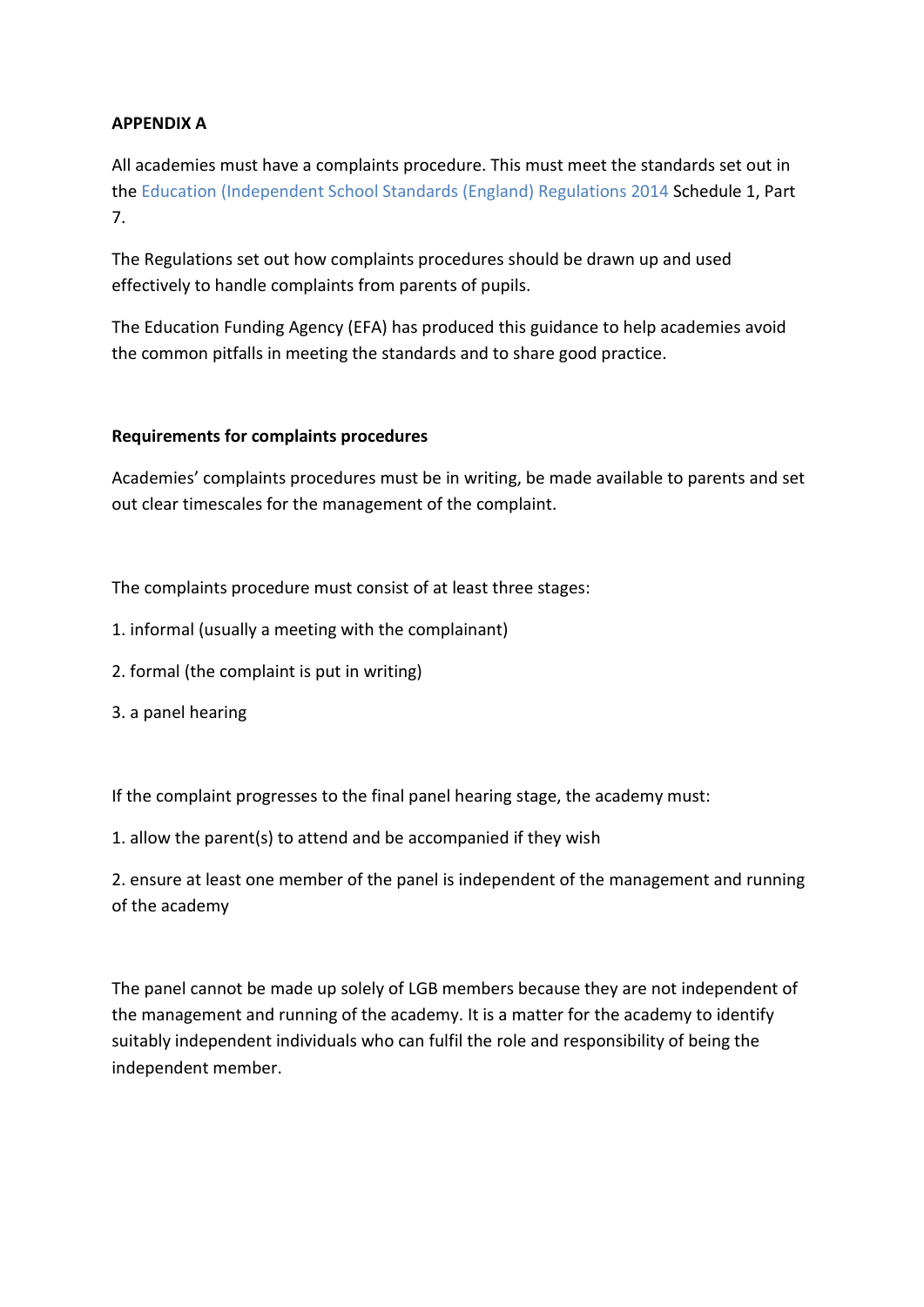#### **APPENDIX B**

xxxxxxxxxxxxxxxxxx School

(+ address)

#### **COMPLAINTS FORM**

Please complete and return to the Headteacher/Chair of Governors who will acknowledge receipt and explain what action will be taken. Please continue on a separate page or pages if necessary. Your name: Pupil's name: Your relationship to the pupil: Address: Postcode: Day time telephone number: Evening telephone number: Please give details of your complaint.

What action, if any, have you already taken to try and resolve your complaint.

(Who did you speak to and what was the response)?

What actions do you feel might resolve the problem at this stage?

Are you attaching any paperwork? If so, please give details.

Signature:

Date: